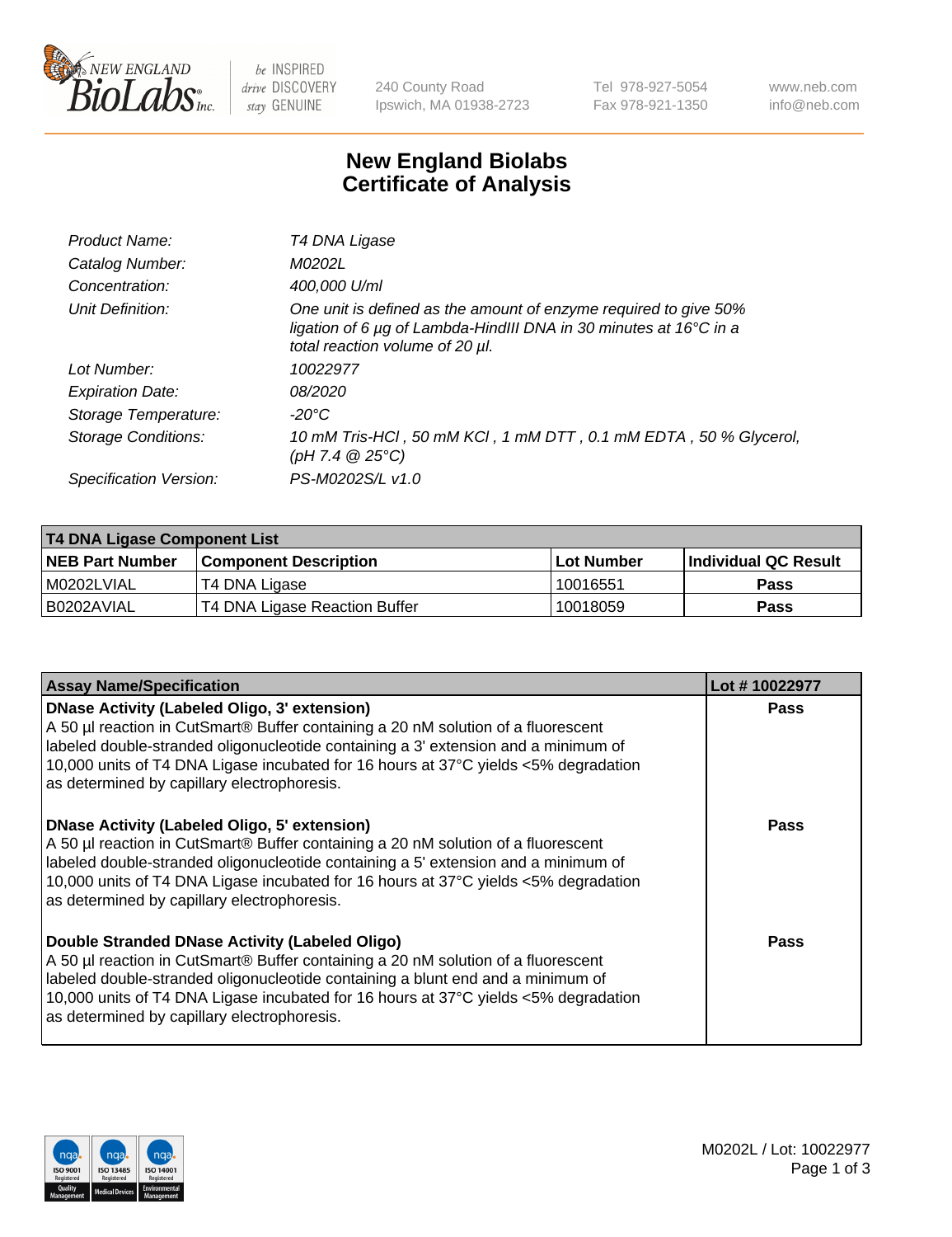

be INSPIRED drive DISCOVERY stay GENUINE

240 County Road Ipswich, MA 01938-2723 Tel 978-927-5054 Fax 978-921-1350

www.neb.com info@neb.com

| <b>Assay Name/Specification</b>                                                                                                                                                                                                                                                                                                                                                                                    | Lot #10022977 |
|--------------------------------------------------------------------------------------------------------------------------------------------------------------------------------------------------------------------------------------------------------------------------------------------------------------------------------------------------------------------------------------------------------------------|---------------|
| <b>Endonuclease Activity (Nicking)</b><br>A 50 µl reaction in NEBuffer 1 containing 1 µg of supercoiled PhiX174 DNA and a<br>minimum of 2000 units of T4 DNA Ligase incubated for 4 hours at 37°C results in <10%<br>conversion to the nicked form as determined by agarose gel electrophoresis.                                                                                                                   | <b>Pass</b>   |
| <b>Exonuclease Activity (Radioactivity Release)</b><br>A 50 µl reaction in NEBuffer 1 containing 1 µg of a mixture of single and<br>double-stranded [3H] E. coli DNA and a minimum of 2000 units of T4 DNA Ligase<br>incubated for 4 hours at 37°C releases <0.1% of the total radioactivity.                                                                                                                      | <b>Pass</b>   |
| <b>Ligation and Recutting (Terminal Integrity, Digested DNA)</b><br>A 20 µl reaction in 1X T4 DNA Ligase Reaction Buffer containing 2 µg of Lambda<br>DNA-HindIII Digest and a minimum of 4000 units of T4 DNA Ligase incubated for 16<br>hours at 37°C results in >95% ligation of the DNA fragments as determined by agarose<br>gel electrophoresis. Of these ligated fragments, >95% can be recut with HindIII. | <b>Pass</b>   |
| <b>Non-Specific DNase Activity (16 Hour)</b><br>A 50 µl reaction in NEBuffer 1 containing 1 µg of CIP-treated Lambda-HindIII DNA and<br>a minimum of 2000 units of T4 DNA Ligase incubated for 16 hours at 37°C results in a<br>DNA pattern free of detectable nuclease degradation as determined by agarose gel<br>electrophoresis.                                                                               | <b>Pass</b>   |
| <b>Protein Concentration (A280)</b><br>The concentration of T4 DNA Ligase is 0.4 mg/ml +/- 10% as determined by UV<br>absorption at 280 nm. Protein concentration is determined by the Pace method using<br>the extinction coefficient of 57,675 and molecular weight of 55,292 daltons for T4<br>DNA Ligase (Pace, C.N. et al. (1995) Protein Sci., 4, 2411-2423).                                                | <b>Pass</b>   |
| <b>Protein Purity Assay (SDS-PAGE)</b><br>T4 DNA Ligase is ≥ 95% pure as determined by SDS-PAGE analysis using Coomassie Blue<br>detection.                                                                                                                                                                                                                                                                        | <b>Pass</b>   |
| qPCR DNA Contamination (E. coli Genomic)<br>A minimum of 2000 units of T4 DNA Ligase is screened for the presence of E. coli<br>genomic DNA using SYBR® Green qPCR with primers specific for the E. coli 16S rRNA<br>locus. Results are quantified using a standard curve generated from purified E. coli<br>genomic DNA. The measured level of E. coli genomic DNA contamination is ≤ 1 E. coli<br>genome.        | Pass          |
| <b>RNase Activity (Extended Digestion)</b><br>A 10 µl reaction in NEBuffer 4 containing 40 ng of a 300 base single-stranded RNA<br>and a minimum of 1 µl of T4 DNA Ligase is incubated at 37°C. After incubation for 16<br>hours, >90% of the substrate RNA remains intact as determined by gel electrophoresis                                                                                                    | <b>Pass</b>   |